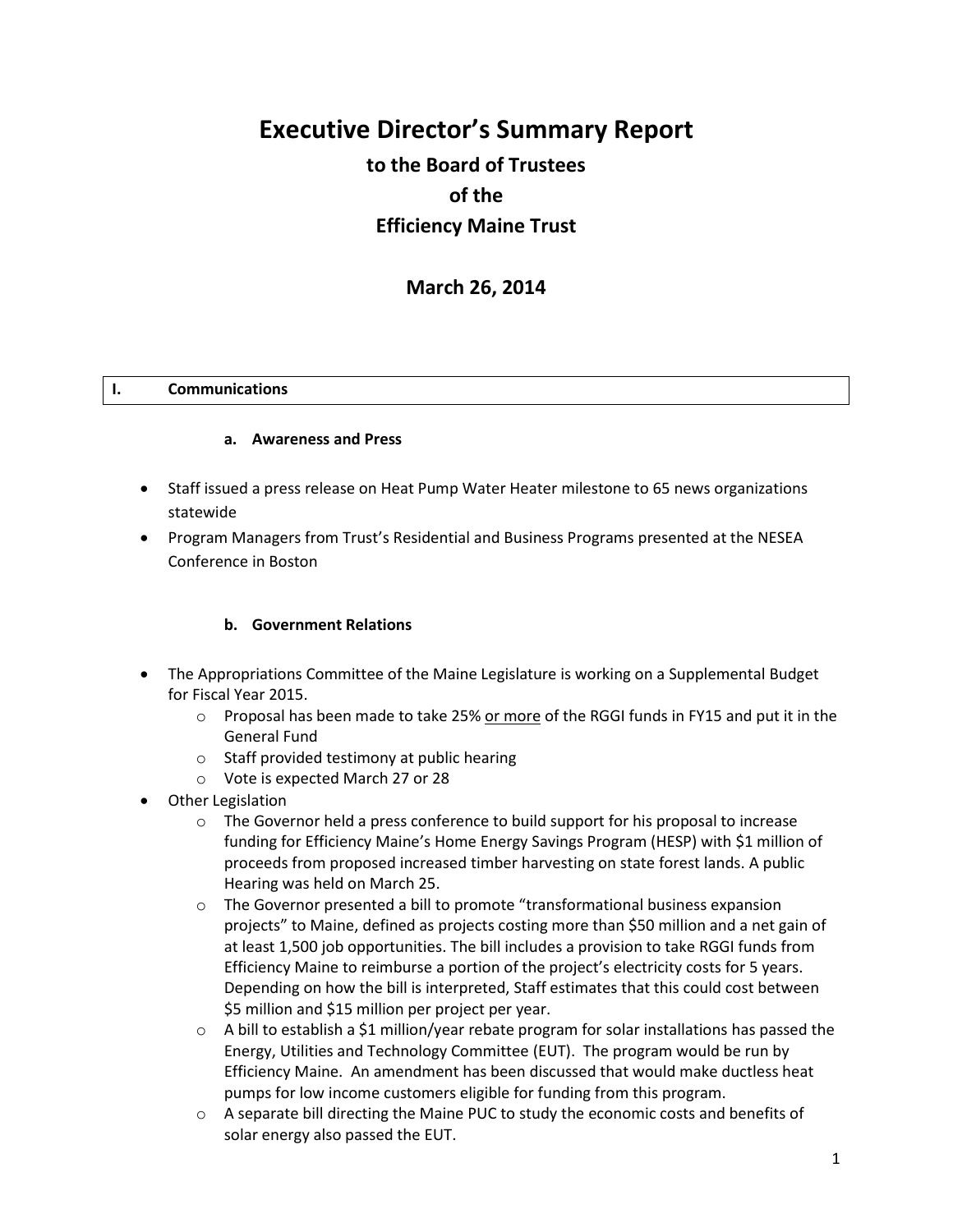- $\circ$  A bill (LD 1825) proposes to establish a new Utility Arrearage Management Program. Under the program, eligible low income customers who agree to pay off a portion of past arrearages on electric bills would receive information and outreach from Efficiency Maine about options for reducing their consumption and, where appropriate, would receive efficiency measures funded by Efficiency Maine's Low Income Program. Details of what measures and funding levels to offer would need to be developed.
- Annual Update to the PUC in the Triennial Plan docket
	- $\circ$  Staff participated in a Technical Conference to review the updated EMT budgets and performance metrics that resulted from last year's Omnibus Energy Bill
- The Trust filed its contribution to the 2013 Annual RGGI Report to the Energy, Utilities and Technology Committee

## **II. Program Highlights**

## **a. Business Program**

## **i. Business Incentive Program – Electric**

As of 2/28/2014:

- 20,318MWh (264GWh lifetime)
- $\bullet$  1,560 projects completed (1,530 prescriptive  $-$  29 Custom  $-$  1TA)
- 1,256 customers participated
- Incentives of \$2,374,440 have leveraged private investment of \$6,551,936

| <b>Program YTD</b>        |              |              |             |
|---------------------------|--------------|--------------|-------------|
| <b>Comparison</b>         | <b>FY-14</b> | <b>FY-13</b> | Diff.       |
| Energy Savings (1st yr)   | 20,318MWh    | 18,573MWh    | 1,745MWh    |
| <b>Completed Projects</b> | 1,560        | 1,324        | 236         |
| <b>Incentives Paid</b>    | \$2,374,440  | 2,417,066    | (542, 626)  |
| Program Delivery          | \$778,782    | 1,273,656    | (5494, 874) |

#### **ii. Business Incentive Program (Natural Gas)**

#### As of 2/28/2014:

- $\bullet$  103,454 Therms saved (1<sup>st</sup> year), or 37% of goal at 67% of year completed
	- o Lifetime Savings 2,069,140 therms
- Incentive payouts \$119,099 ( 22% of Revised Budget \$534,458- Old Budget \$200,000)
- Delivery Cost \$9,788(Old Budget \$50,000 Revised \$132,908)
- 74 Completed Projects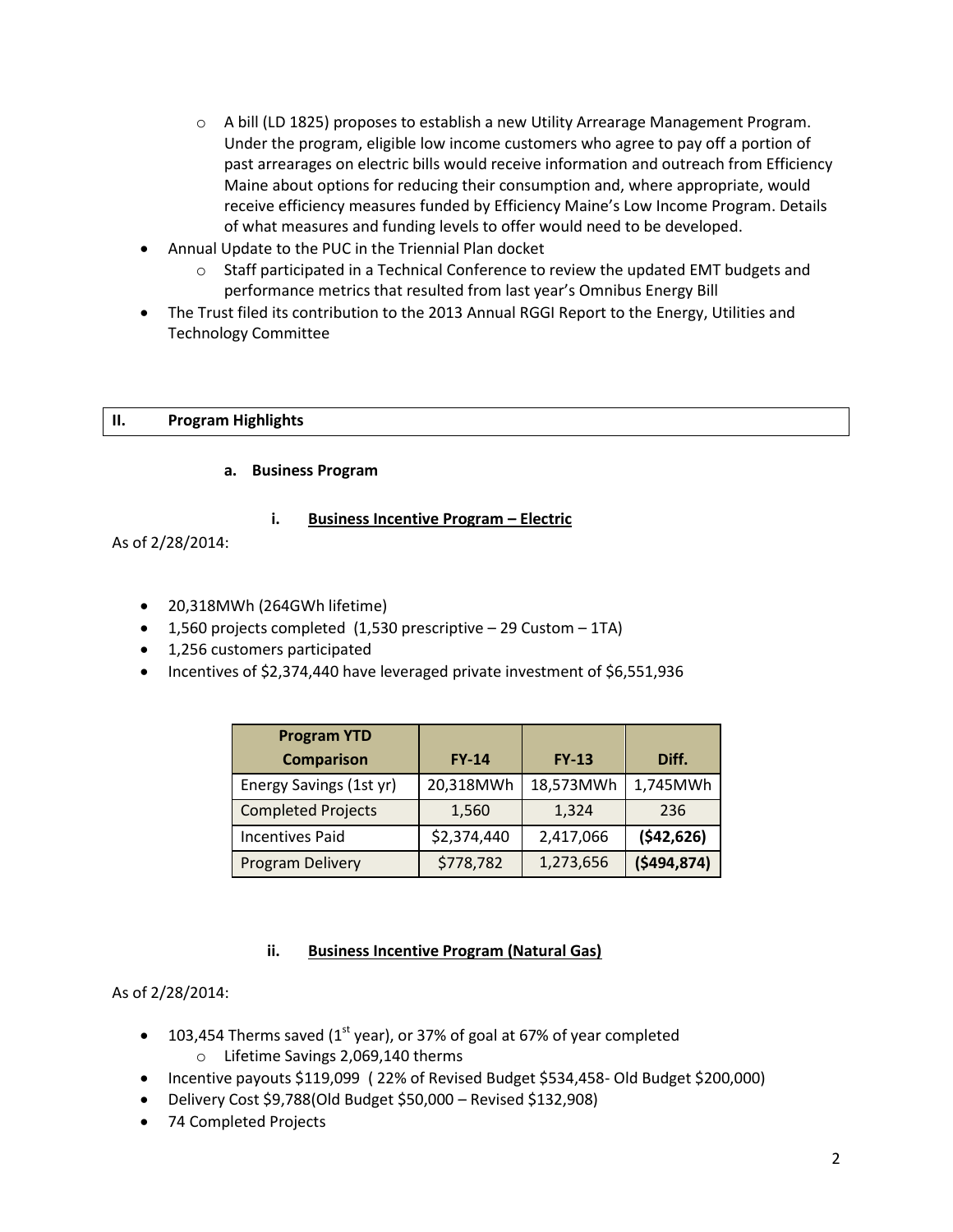42 Participants

## **iii. Multi-Family Program**

As of 3/14/2014:

- units in the pipeline
	- o 3,673 units submitted for program participation
	- o 3,3475 units with completed benchmarks now 139% of goal (2500)
		- 384 Benchmark reports have been sent
	- o 2,443 units with audits submitted
		- Modeling Path 1104 units (45%)
		- Prescriptive path 1339 units (55%)
	- $\circ$  2,418 units with an approved audit 110% of Goal (2200)
	- o 1,715 units with reserved project incentives
		- 1,690 units completed retrofits 93% of Goal (1800)
		- **26% Average energy savings per project**

#### **iv. Large Customer Program**

#### Electric Savings PON

As of 3/21/2014:

- Awarded \$3.5 MM in projects fiscal year to date
	- o 38% of progress to goal with 72% of the year gone
- \$308K awarded in the past month
- Additional \$6.5 MM in projects are in the pipeline
- Forecasting that the program will end the fiscal year at \$8 MM committed
- Scheduled outreach events to A&E firms over the next three weeks to advise them about the Technical Assistance Incentives
- Now marketing the first round of Scoping Audits

#### Greenhouse Gas Saving PON

#### As of 3/21/2014:

- $\bullet$  \$100,200 in incentives awarded to date
- Program design modifications implemented
	- o Lower the minimum project incentive available ("floor") to \$50,000
	- o Increase outreach in parallel with electric kWh PONs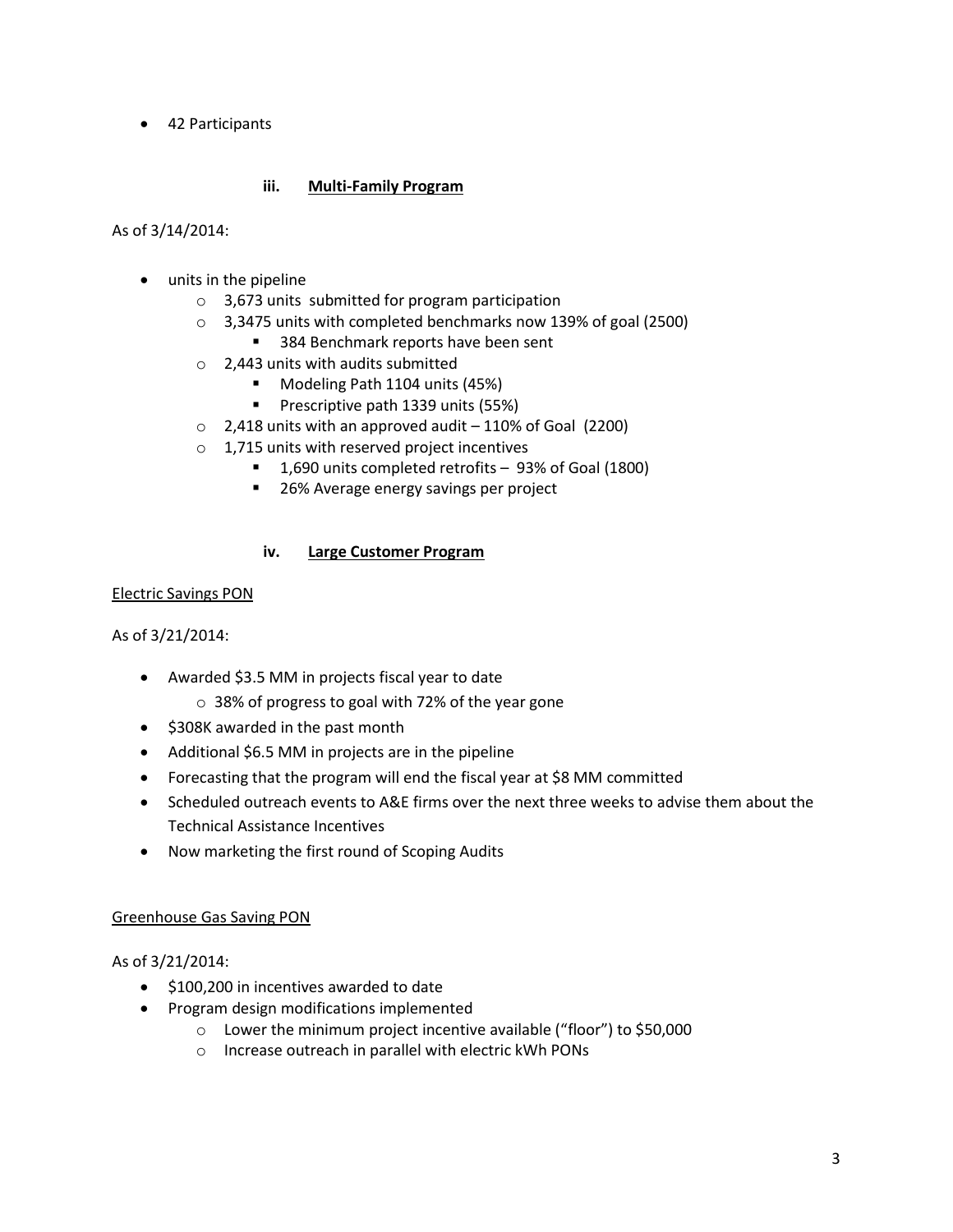## **b. Residential**

## **i. Home Energy Savings Program**

#### HESP Incentives

#### As of 3/21/2014:

- 2300 individual homes upgraded to date
- $\bullet$  \$1.8 million in incentives in the HESP program thus far
	- o Average project cost \$4,800
	- o Average rebate amount \$800 (17% of total project cost, leveraging private funds for 83% of project cost)
- Installations to date include:
	- o 668 Air Sealing with Assessment
	- o 1366 ductless heat pumps
	- o 73 pellet boilers and 22 geothermal systems
	- o 300 attic insulations
- Inspections completed
	- o 616, or 19%, of all HESP projects
- Public Information and Marketing
	- $\circ$  An RFP for the delivery of coordinated home energy retrofit education and outreach efforts in targeted communities was awarded to two organizations: The Island Institute and Sustain Mid-Maine (working in Waterville, Winslow, Fairfield area).

#### Loans

- \$8 million in closed loans
- 173 towns registered as PACE towns (representing more than 75% of the state population)

#### **ii. Residential Lighting and Appliance Program**

#### As of 3/21/2014:

#### Lighting

- 93% of annual savings goal completed with 69% of the year gone by
- 109% of budget pace and with a year-end projection of 100% of budget (\$6.2M budget)
- Best deals: 10 cent CFLs at Wal-Mart, 12 cent CFLs at Sam's Club, \$4 LEDs (60W equivalent) at Batteries Plus in Bangor, and three 40W-equivalent LED globes for \$5 at BJ's

#### Appliances

- 84% of annual savings goal with 75% of the year gone by
- Projecting ending year at 100% of adjusted \$3.2M budget allocation
- Marketing initiative to promote heat pump water heater showing progress in re-establishing demand after tax-credit decline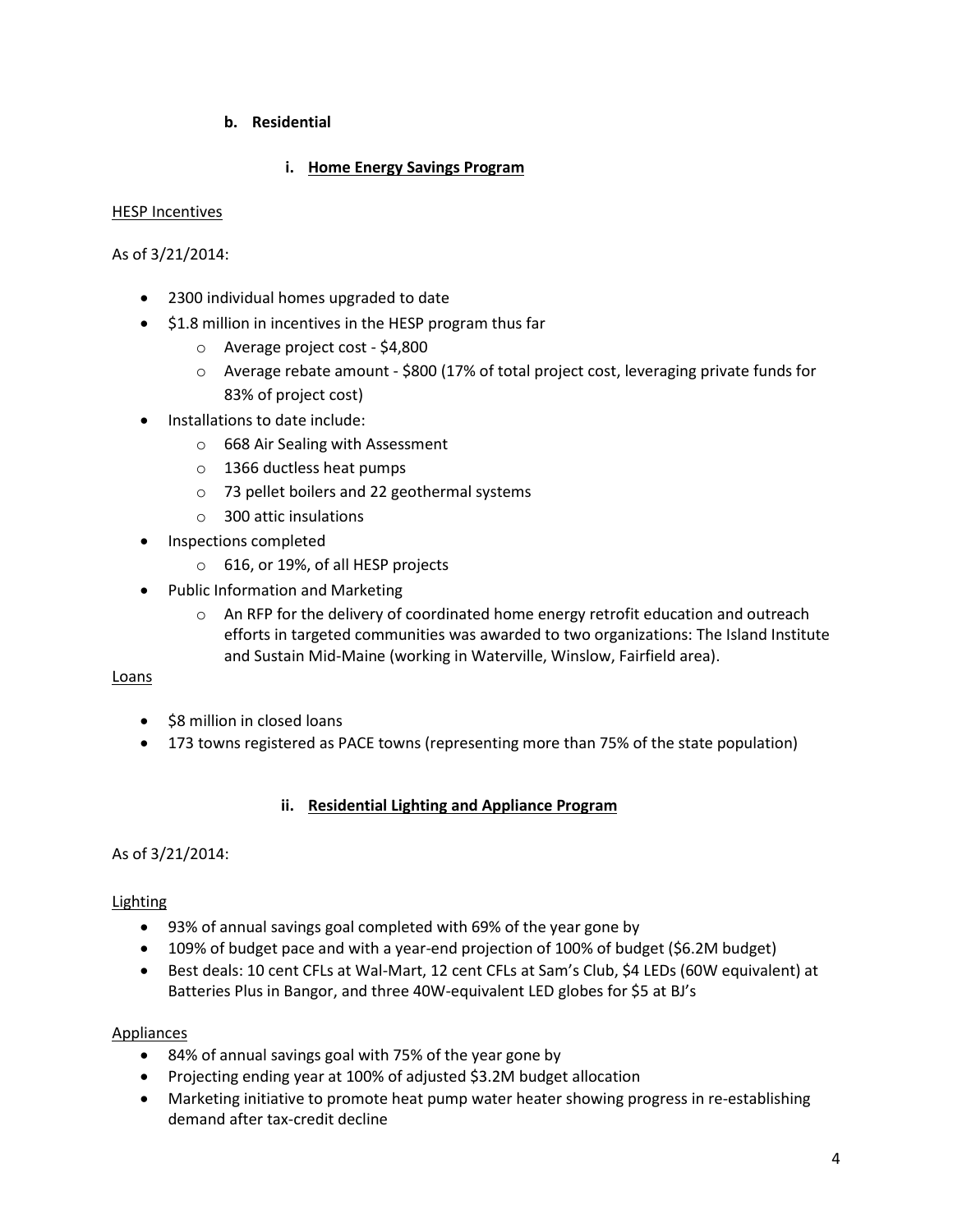## **iii. Low-Income (electric, natural gas, and "all fuels")**

#### Low Income Electric Heat Multifamily Weatherization

As of 3/21/2014:

- No change
- Forecasting ending year the at 111% of electric savings goal of 1,300 MWh
- 675 units weatherized to date
- Forecasting ending year at 100% of \$2.2 million budget
- 516 heat pumps installed to date

## RGGI Low Income Initiatives

- E-CHIP (Efficient Central Heating Improvement Program)
	- o This initiative is being implemented through the CAP agencies
	- o 7 claims for \$14,251 have been submitted, and the pace is picking up
- A portion of the RGGI funds allocated for Low Income initiatives will be directed to installing heat pumps in qualifying homes

## **iv. Summit Natural Gas Initiative**

- The Trust recently received an advance payment of \$30,000 from Summit to draw down against future rebate claims
- The first residential rebate claim was filed last week

## **c. Cross-Cutting Programs**

## **i. Evaluation & Data Analysis**

- Multifamily Efficiency Program Evaluation
	- o pending receipt of Final Report
	- o presentation at 3/26 board meeting
- Appliance Program Evaluation
	- o Draft Report has been submitted and is under review by Staff
- Lighting Program Evaluation
	- $\circ$  Evaluation team is analyzing customer survey data and on-site lighting inventory data
	- o 534 light loggers collecting data
- Low-Income Multifamily Program Evaluation
	- o Contract awarded to NMR Group and subcontractor Energy Futures Group and Discovery Research Group (surveys)
	- o debriefs scheduled with 5 bidders next week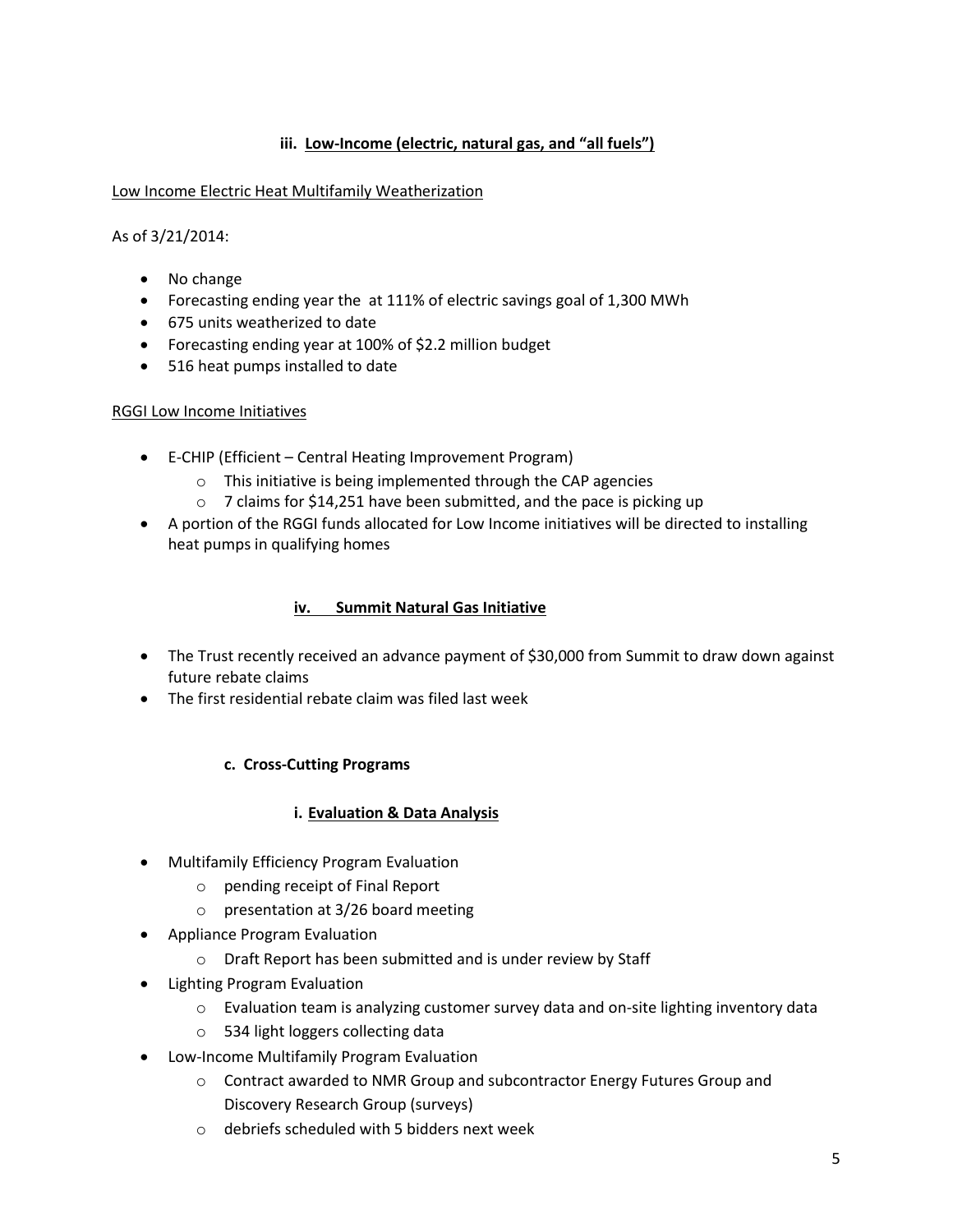- Forward Capacity Market Annual M&V Compliance Review
	- $\circ$  peak activity time for Cadmus review of FCM reported savings and our reporting processes
	- o draft report is due in April (final submission due to ISO-NE in May)
- effRT
	- o working with Direct Technology on multiple projects:
		- collecting Tax Status for 1099 reporting; uploading Multifamily Efficiency Program data from TRC database into effRT
		- refinements to FCM reports
		- documentation of Benefit-Cost model and FCM reporting processes
- TRMs (Technical Reference Manuals)
	- o working with Cadmus on additions to the TRMs for the next program year
	- o will be adding Multifamily Efficiency Program to Commercial TRM
	- o adding HESP measures to Residential TRM

## **ii. Innovation Pilots**

- Interval Data Pilot:
	- o Schools:
		- **FirstFuel has run its model on 59 Maine school buildings from CMP and Bangor** Hydro
		- Efficiency Maine has reviewed the portfolio of buildings
		- Next month we will be sharing findings with school administrators
		- 25 buildings will receive in-depth remote audits
	- o Building Portfolio Pilot:
		- Initial remote-audit results have been shared with three of the four building owners
		- ERS and Retroficiency have completed 4 of the planned 20 on-site audits to verify remote audit findings
	- o Smart Thermostat Pilot:
		- **More than 50 of 200 thermostats have been installed by Thayer Corporation**
		- The pilot participant identification and site assessment process is on-going

## **III. Administration and Finance Highlights**

## **a. Administration**

 Personnel -- Laura Martel has been hired as the new Research and Data Analyst. Laura has a master's degree in engineering from Penn State and worked for the past 14 years at Lockheed Martin. She will start April 7, 2014.